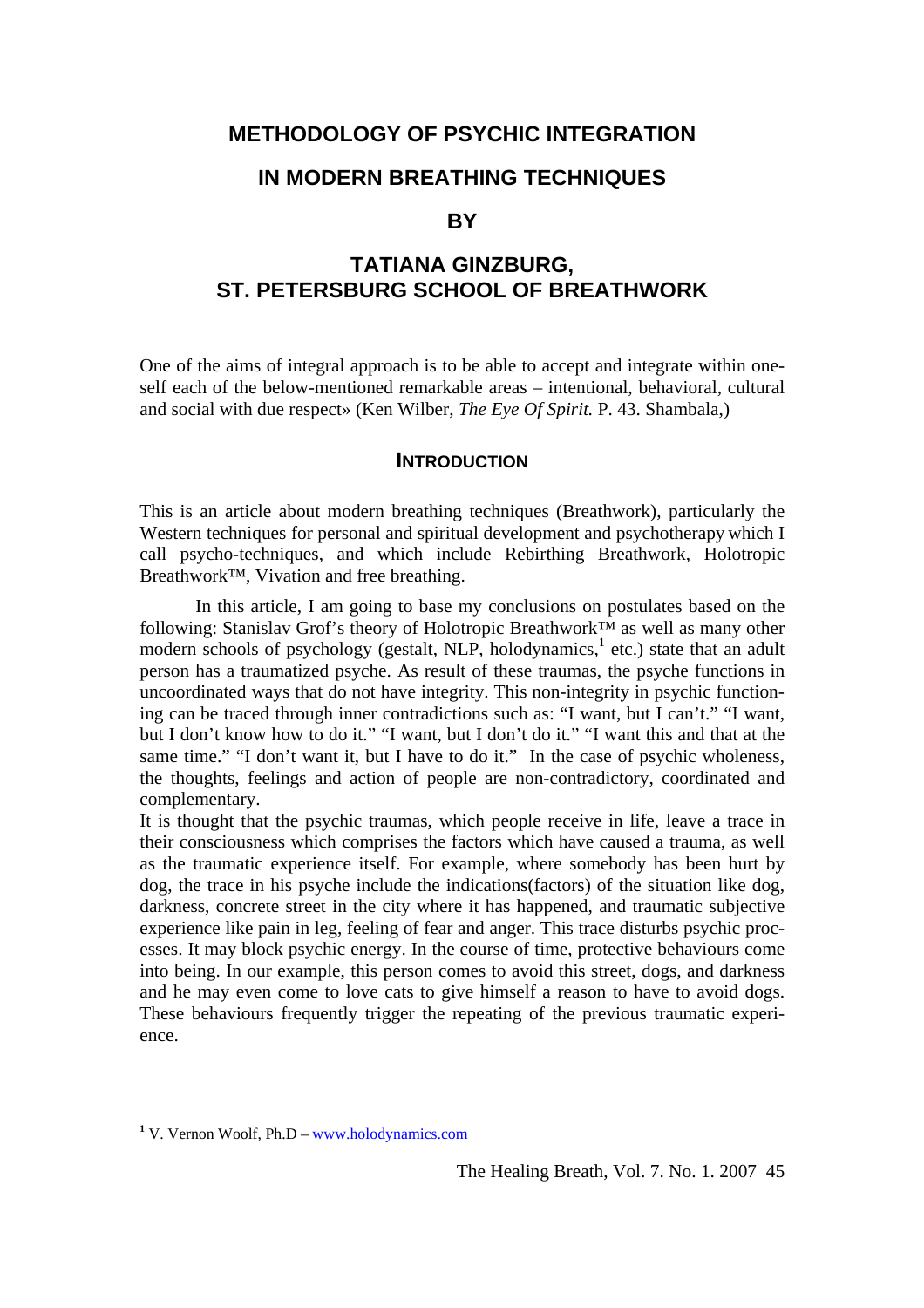To denote parts of, as opposed to the whole psyche, different terms are used in various schools of psychotherapy: pattern, engram, matrix, holodyne (V. Vernon Woolf, 1995), block, incomplete gestalt, program, among others. Grof uses the term COEX (system of condensed experience).

"A COEX system can be defined as specific constellation of memories (and associated fantasies) from different periods of life of the individual. The excessive emotional charge which is attached to COEX systems seems to represent a summation of the emotions belonging to all the constituent memories of a particular kind." (Grof, 2001, p. 68)

I shall use the term COEX further in this article.

 To resume, the postulates, I mentioned above are firstly that a human being has within his/her personality different COEX systems that contradict each other; his psyche is traumatized, and this leads to the emergence of inner conflicts. Secondly, that breathwork helps to achieve inner integration, i.e. the integration of different COEX systems within one whole psyche. It should be noted that Holotropic Breathwork™ means "the breathwork leading to wholeness." Kholov has said the same about Rebirthing Breathwork: "Rebirthing is a particularly direct and efficient method to trigger integration." (Kholov, 2001, p. 45)

#### **A NOTE ABOUT MY OWN BREATHWORK EXPERIENCE**

I have had experience of Western breathing techniques for about ten years, both as subject and as therapist. During that period I was trained by the leading breathingtheory teachers in Russia (S. Vseksvyatsky, V. Kozlov, V. Maikov, G. Shirokov) as well as international recognized breathwork teachers, including Leonard Orr (USA) (Orr, 1983) who invented Rebirthing Breathwork; Dan Brule (USA) – one of Orr's first followers; Nemi Nath (Australia) – founder of the school "Breathconnection"; Jim Morningstar (USA) – leader of a spiritual school, author of *Spiritual Psychology***,**  and one of first 12 people granted a rebirther certificate by Orr; Cliff Lloyd (England) – exchairman of British Rebirthers Society; and many others besides. I have also communicated in person with Sandra Ray and Bob Mandel (USA) – creators of the LRT ("Loving Relationships Training"), Deike Begg (England) – author of the book *Rebirthing. Freedom from your past*. For the last six years I have been giving individual breathwork sessions in different styles (Rebirthing Breathwork, Holotropic Breathwork™, Vivation). I have conducted trainings in groups orientated both at therapeutic and teaching purposes. I have seen that Breathwork itself has a huge potential for integration, for bringing about wholeness in the psyche. However, my experience of learning and teaching in groups shows that the Breathwork process does not necessarily bring about integration. In fact, integration frequently fails to take place.

 I use other psycho-techniques as well and believe that the Western breathwork techniques belong to most efficient; they contain huge, as yet unrealized potential. It is this potential that I would like to discuss below.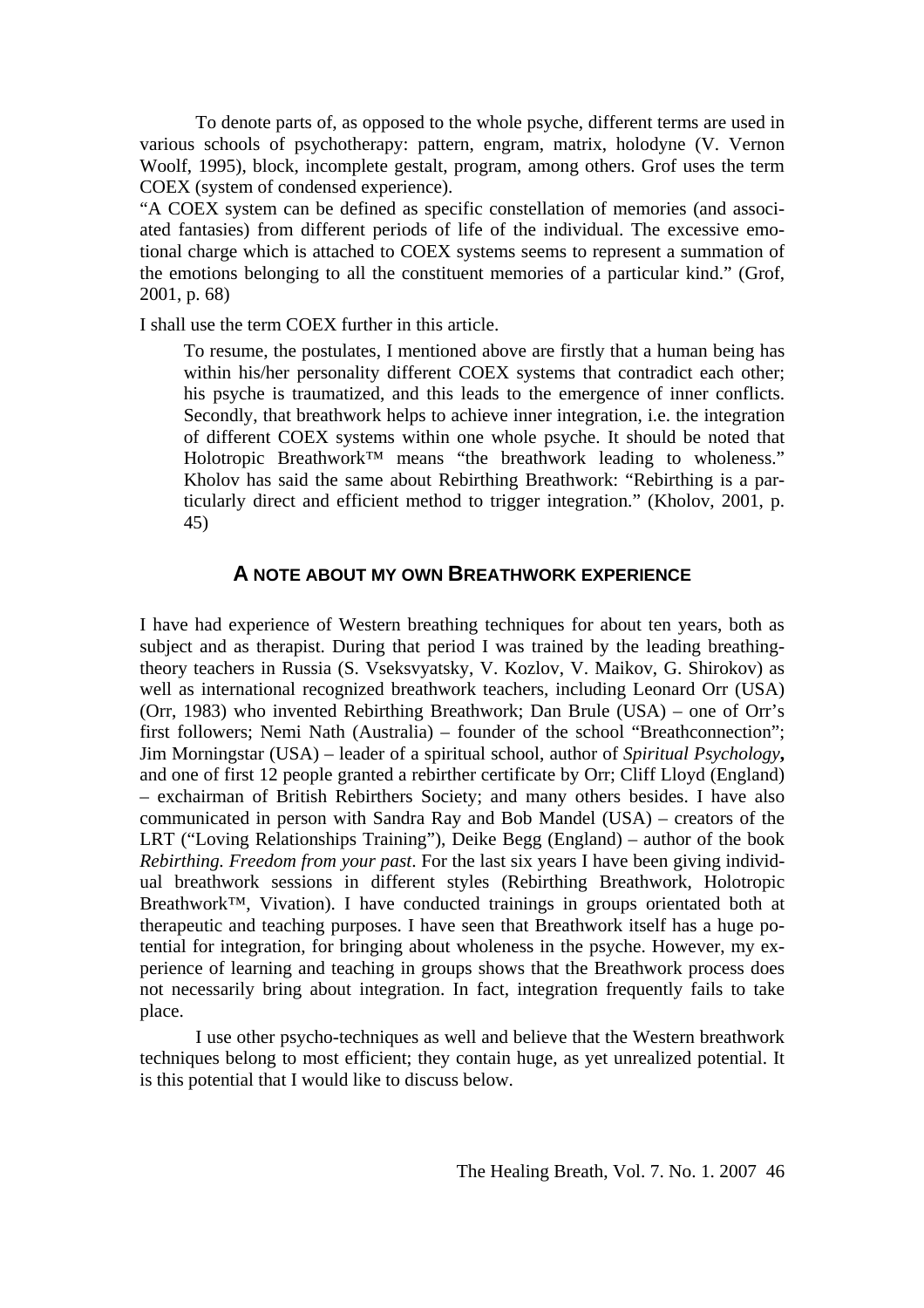## **THE PROCESS OF INTEGRATION IN BREATHWORK SESSIONS**

Let's consider a structure of typical breathwork session.

I will distinct several stages in the structure of the session:

- a) General theory the trainer tells the participants about the history of the technique, the potential results, the patterns of consciousness.
- b) Instructions given by the trainer for the session the ways of breathing, its duration, the necessary accents, etc.
- c) Breathing session the participant's independent work following the instructions.
- d) Sharing (there is as well a mandala drawing stage in Holotropic Breathwork™) – sharing what the participants felt during the session. It is this stage that is deemed to be the most efficient for integration.

Now I want to go deeper. The question I will explore is: what is the logic of the integrative process as seen through the breather's perception? I was unfortunately not able to find a model in the literature devoted to Western breathwork techniques, so my colleague (Gennady Shirokov) and I undertook a research project at the St. Petersburg School of Breathwork. It resulted in the following model for the consequences of the integration stages:

Activation of COEX ( pattern, block, engram….) Generation of link Diffusion of emotional experience along this link Generalization of emotional experience Insight

 Let me describe these stages in more detail: the client takes up the position agreed upon (for example lying on a mattress) – and starts the breathing session:

- 1. The first thing that happens to him when he gets involved in the process is that his energy level grows and the activation of specific feelings or sensation or thoughts occurs as a consequence. That means that one COEX become prominent and captures all of his attention. For example: the breather may feel cold or develop tetany, or become extremely irritated, for example, by the music. Sometimes outward stimuli can activate one specific COEX. ("Certain elements of the setting or specific events during the session can activate a COEX system which has associated features») Grof, p. 69)
- 2. Next, if the process is working, a link may appear between the local experience and some central problem: an association or a thought will emerge. To give a personal example, cold is what often happens to me and it really is my urgent problem. I feel very cold quiet often in my life.
- 3. The emotional experience gets diffused along this link: the cold is sensed as if perceived both now and in numerous other situations that are not just recollected, but, rather, relived anew. A person recollects how he was frozen on a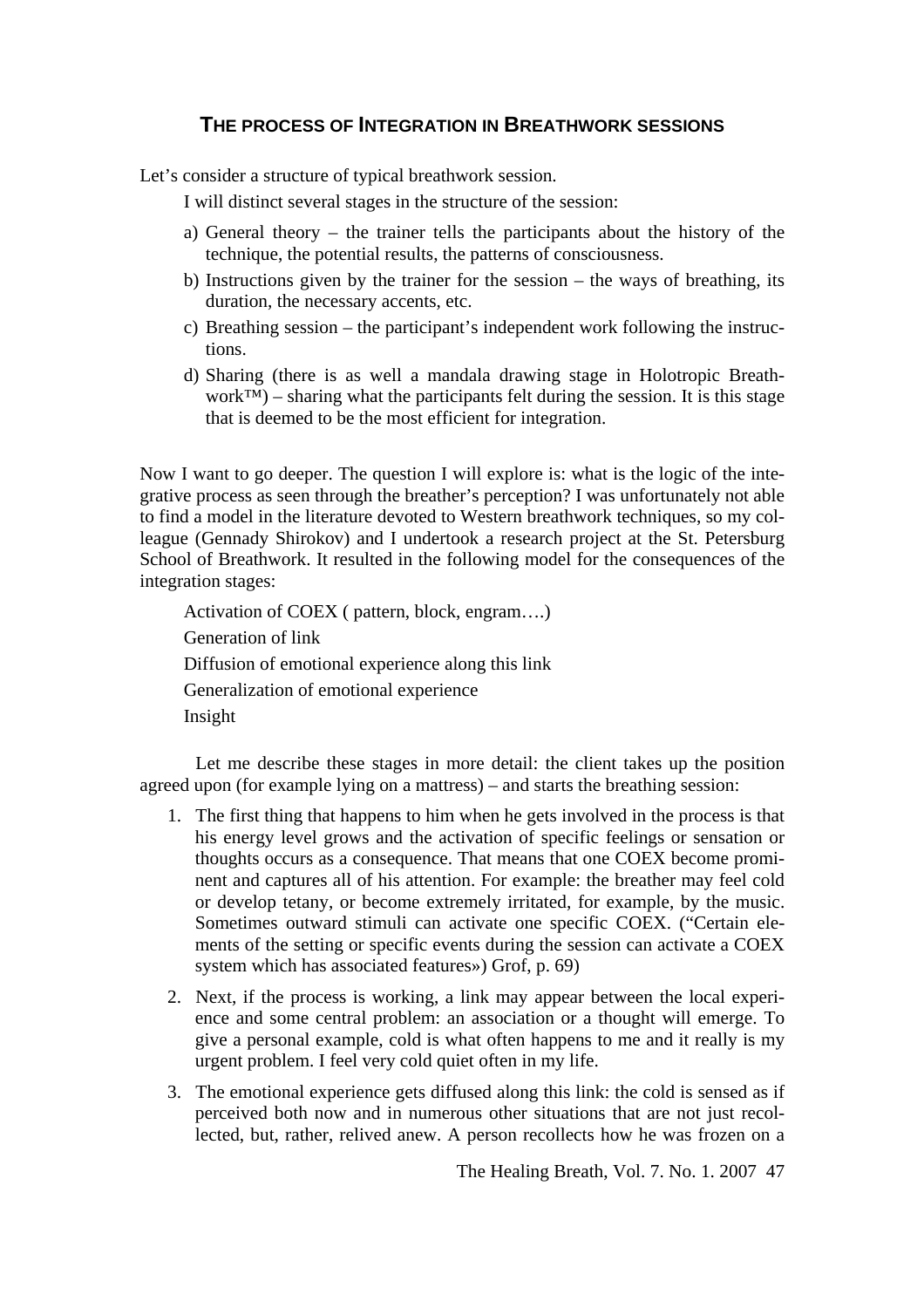hike in his youth, how cold he was because he was inappropriately dressed, and he goes on feeling cold right now in the process. In this case he finds himself in extended state of consciousness (ESC), when he is simultaneously here and there, in the past and in the present).

- 4. There may take place a process of generalization of emotional experience, i.e. the client starts going through some aspect on a total scale. The cold becomes total, and the man realizes that the feeling of cold penetrates all his life, that he is cool to his folks, that the girl-friend who he parted from not long ago left him precisely because of his being cold. At this stage what dominates the process shifts from the recollection and re-experiencing of the external factors forming the situation (COEX), to the emotional aspect of the experience, and the person goes through some feeling in an all-absorbing way.. To get to this phase, the client has to allow this emotional experience absorb him completely, and at the same time, this is not so easy to do, as this phase is full of uncertainty – one never knows when it will end. It is a sort of jump into the abyss. However when there is complete surrender, this phase comes to an end: the client exhausts the emotional experience and an exit is found to the next deeper stage.
- 5. There is then a leap forward which brings with it a global transformation to a new quality. It reveals a new context, insight, the idea that brings the solution to all of the entanglements. For example: simultaneous understanding why I feel cold, how I could get warm – now and in principle, what factors could help me in the past and in what way I could become warmer towards the others and myself in the future. "The positive solution of a problem situation is accompanied by emotional upsurge, inflow of energy" – (Tytar, Alim, 1996)

Now I will compare a typical breathwork session with the above integration model, to find the key points which may be affected to increase the efficiency of the process. In my opinion, a typical breathwork session stimulates just the first stage of the integration process (see above). Something gets activated rather rapidly – one feels ache or compression, or tetany can be felt, or some emotions are activated - pleasure, fault, shame, offence… And this is not followed by deepening of the process.

 These are the reasons that the process does not proceed or shift to further stages:

1) Low activation. The level of activation is not sufficient to have a link generated. This often happens because the recollected emotions and feelings seem to be unusual and unpleasant, and the breather strives to get rid of them as soon as possible. He or she does this by either releasing the breath, or changing its pattern/rhythm, or removing the initial external stimulus which may be the partner accompanying the session, smell, music or something else that generates the original local emotional experience. This may also be achieved in an intellectual way through shifting the focus onto something else like starting to think of some images, or looking for purely a intellectual positive context, like "all is love", or just withdrawing from the process through the excuse of sickness, hunger or something similar. Normally the breather/the client does not do it deliberately, he just feels unable to breathe as before be-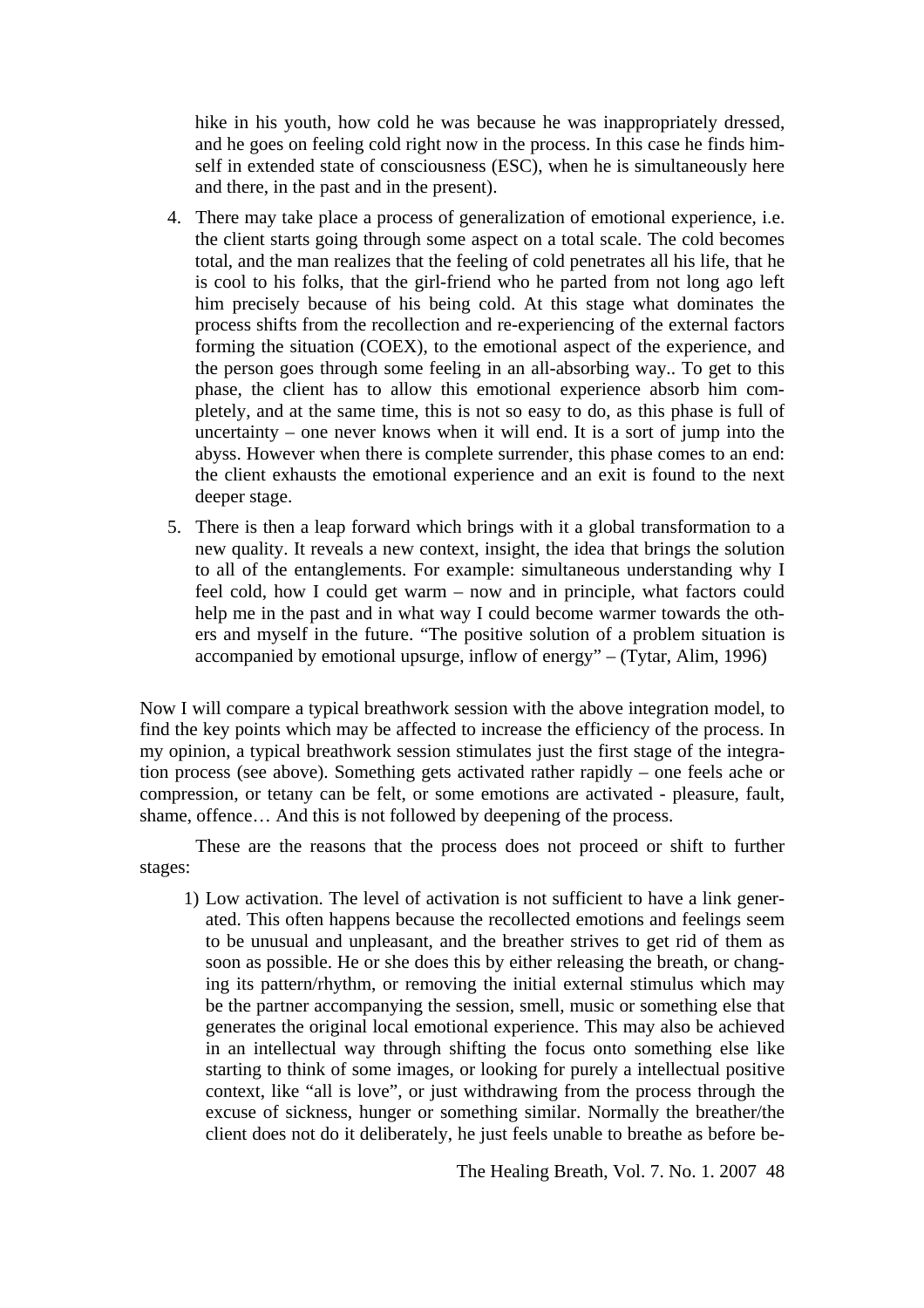cause he suffers from discomfort, or does he may not even notice that he has got rid of the reason of activation, for example, by changing his posture or opening his eyes. In everyday life, in fact, we are always doing this. If we feel uncomfortable while sitting, we change our posture; if we dislike a smell, we air the room; if we dislike our partner – and we are able to – we leave. All the above are frequently used methods for escaping unpleasant emotions in daily life, and they work during breathwork session as well.

 Thus it often happens that the breather reaches some stage of activation and stops there. But simply through the contact with the COEX he acquires some energy, and, in general, develops a positive attitude to breathwork.

- 2) Sometimes the reason for poor or insufficient activation is the breather's mistrust and fear of showing a certain emotion, if, for some reason, he believes that the trainer or other group participants may treat his expression negatively.
- 3) Sometimes the reason is the breather's prejudices. For instance, in the case of tetany, (severe muscle spasms), if the client/breather is a medical doctor, he may believe that tetany is harmful in all situations, and that its only cause is hyperventilation. He therefore fails to consider any other options, for example that his clenched hands show that he suppresses his emotions severely, in particular those that he is feeling that moment. Were he able to give way to his emotions – in this case, his anger – and allow them to overwhelm him, it would lead to relief and breakthrough.

 The inhibitory effect can also be caused by breather's ideas about what should be involved in the process, for example, the breather is expecting to go into other worlds, or to have transpersonal emotional experience, etc. These ideas and expectations prevent the breather from using what is available here and now, such as feeling of coldness; the sounds produced by the other breathworkers; tactile contact with the sitter. He will think that these sensations are very ordinary and thus unworthy of his attention.

- 4) Sometimes the intensity of emotional experience is the problem. Then the breather may go so far astray that he is unable to function as an observer any more, and thus his ability to comprehend the things around him weakens considerably.
- 5) The process may stop at the stage of generalization of emotional experience because of the fact that the breather fails to surrender himself to the process entirely, while at this stage, in order to achieve insight, one has to surrender to this state exhaustively.

Thus, for the process to proceed from one stage to another, the following is needed to happen to the client:

- 1. Permanent activation through the breathwork and also through the external stimuli.
- 2. Permanent observation of what is going on within: i.e. the emerging sensations, emotions, feelings, images.
- 3. Perceiving and treating any external factors as parts of the process.
- 4. An active search for links between the states being activated.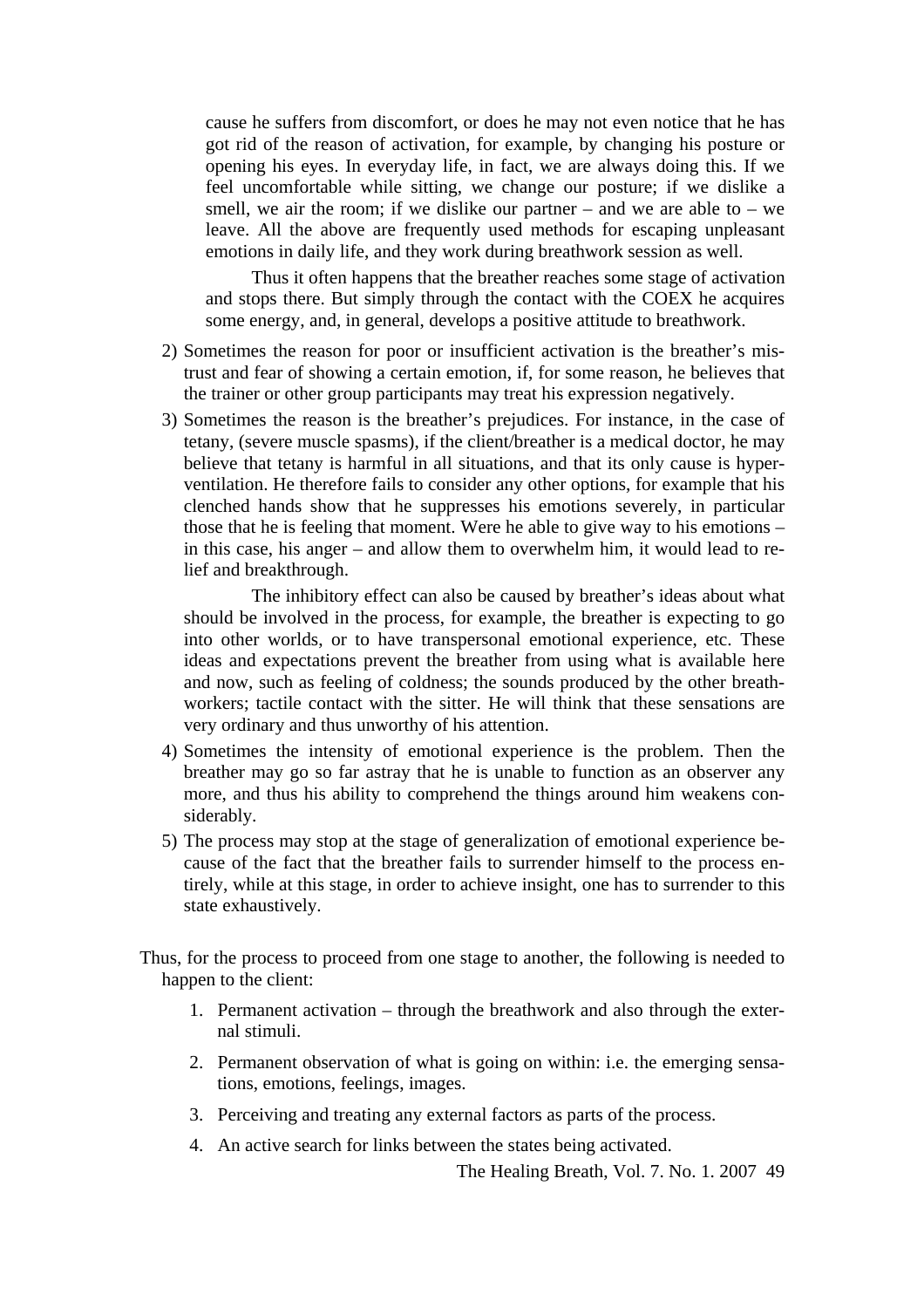- 5. Flexibility in search of a correct context.
- 6. The ability to surrender totally to the emotional experience at the stage of generalization.
- 7. Willingness to accept any solution of the problem.

### **HOW CAN THE BREATHWORKER INFLUENCE THESE STAGES?**

- 1. The breathworker should set a precise format for the process and give precise directions, and should follow it at all costs. It is good practice to create a clear format so that the breather can identify whether or not he is following it even from his deepest altered states of consciousness. The format should comprise the pattern of breathing to be followed, directions for the intensity, the position of the body, the duration of the process, and the possibility to move in space. Other format-related factors are important too: the participation of the partner, the group, subjects (anything from material world can be included to the process, for example clothes or toys or mirrors could be used for special type of activation); synthesis of techniques, change of breathing style in the process and many others. It is helpful to inform the person who is working to master the techniques when he goes off the format.
- 2. By handling available parameters (music, bodily work, breathing) so that they lead towards greater activation.
- 3. By setting orientation to accept all the outward factors as parts of one's internal process, not the hindering external conditions that must be removed tacitly.
- 4. By setting a context supposing that every emotional experience has its sense, and a person may find it, the same way like the links between the COEX activated in the process and the topical life problems.
- 5. By setting a context supposing that the purpose of the process is integration.
- 6. By creating the atmosphere of trust for any revelations of the participants.
- 7. By communicating and demonstrating different integration options.
- 8. By developing reflexivity during the sharing, so that breathworkers were more attentive to the session details during the subsequent processes.